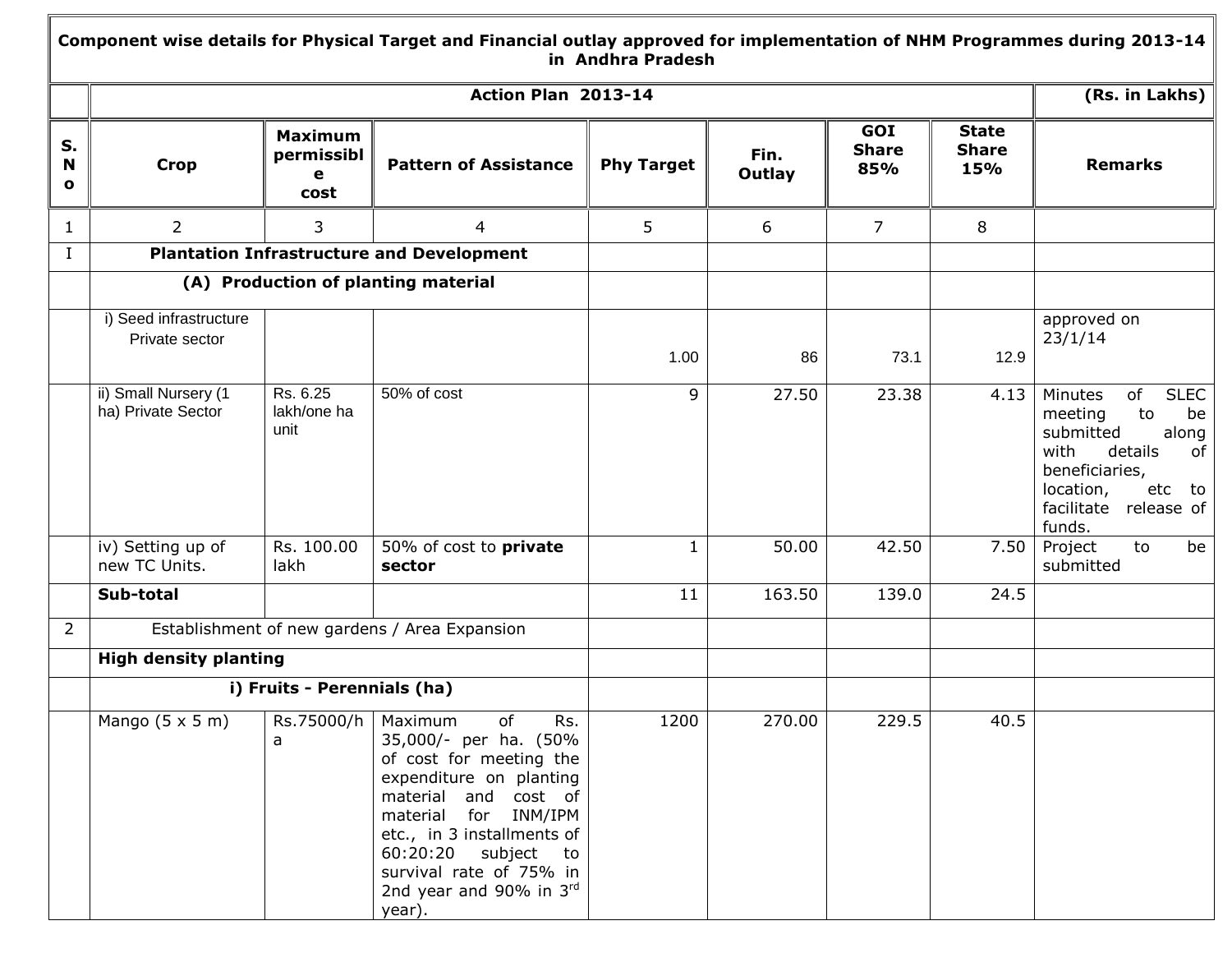| Guava (2.5 x 2.5)<br>m)            | Rs.80,000/<br>ha | Rs.<br>Maximum<br>of<br>40,000/- per ha. (50%<br>of cost for meeting the<br>expenditure on planting<br>material and cost of<br>for INM/IPM<br>material<br>etc., in 3 installments of<br>60:20:20<br>subject<br>to<br>survival rate of 75% in<br>2nd year and 90% in 3rd<br>year).   | 100  | 24.00  | 20.4   | 3.6   |  |
|------------------------------------|------------------|-------------------------------------------------------------------------------------------------------------------------------------------------------------------------------------------------------------------------------------------------------------------------------------|------|--------|--------|-------|--|
| Sweet Orange (5 x<br>5 m)          | Rs.80,000/<br>ha | Maximum<br>of<br>Rs.<br>40,000/- per ha. (50%<br>of cost for meeting the<br>expenditure on planting<br>material and cost of<br>for INM/IPM<br>material<br>etc., in 3 installments of<br>subject<br>60:20:20<br>to<br>survival rate of 75% in<br>2nd year and 90% in 3rd<br>year).   | 750  | 180.00 | 153.0  | 27.0  |  |
| Acid Lime $(5 \times 5 \text{ m})$ | Rs.75,000/<br>ha | of<br>Rs.<br>Maximum<br>35,000/- per ha. (50%<br>of cost for meeting the<br>expenditure on planting<br>material and cost of<br>material for INM/IPM<br>etc., in 3 installments of<br>60:20:20<br>subject<br>to<br>survival rate of 75% in<br>2nd year and 90% in $3^{rd}$<br>year). | 400  | 90.00  | 76.5   | 13.5  |  |
| Pomegranate (5 x 3<br>m)           | Rs.75,000/<br>ha | of<br>Rs.<br>Maximum<br>35,000/- per ha. (50%<br>of cost for meeting the<br>expenditure on planting<br>material and cost of<br>material for INM/IPM<br>etc., in 3 installments of<br>60:20:20 subject<br>to<br>survival rate of 75% in<br>2nd year and 90% in 3rd<br>year).         | 225  | 50.63  | 43.0   | 7.6   |  |
| Sub-total                          |                  |                                                                                                                                                                                                                                                                                     | 2675 | 614.63 | 522.43 | 92.19 |  |
|                                    |                  | Fruits- Perennials Maintenance (II Year)                                                                                                                                                                                                                                            |      |        |        |       |  |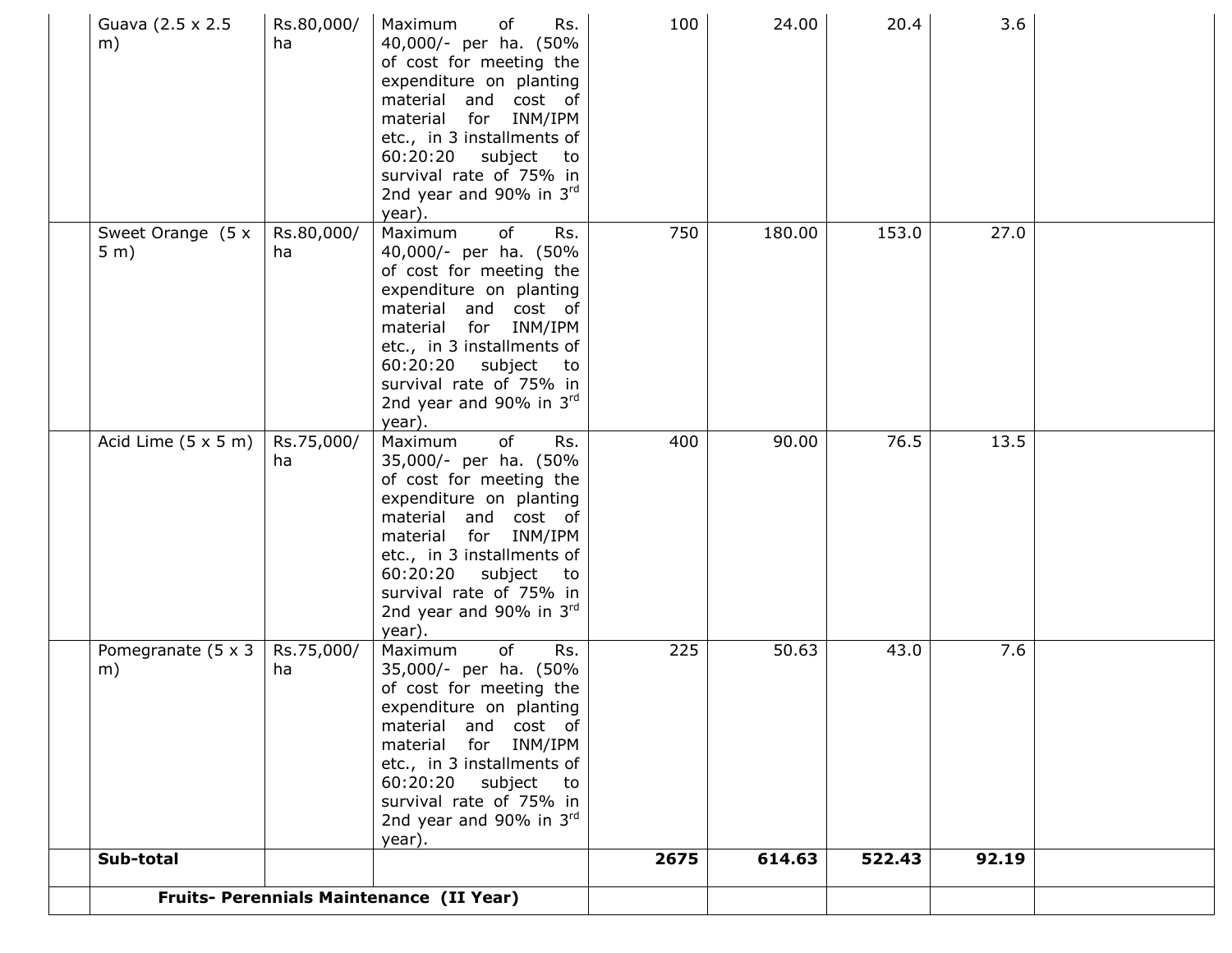| High density<br>planting Mango (2.5<br>x 2.5 m | Rs.80000/h<br>a  | Maximum<br>of<br>Rs.<br>40,000/- per ha. (50%<br>of cost for meeting the<br>expenditure on planting<br>material and cost of<br>for INM/IPM<br>material<br>etc., in 3 installments of<br>subject<br>60:20:20<br>to<br>survival rate of 75% in<br>2nd year and 90% in $3^{rd}$<br>year).                                        | 55  | 4.40  | 3.74  | 0.66 |  |
|------------------------------------------------|------------------|-------------------------------------------------------------------------------------------------------------------------------------------------------------------------------------------------------------------------------------------------------------------------------------------------------------------------------|-----|-------|-------|------|--|
| Mango (7.5 x 7.5<br>m)                         | Rs.54000/h<br>a  | Maximum of Rs.27000/-<br>per ha. (75% of cost for<br>meeting the expenditure<br>on planting material and<br>cost of INM/IPM etc in 3<br>installments of 60:20:20<br>subject to survival rate<br>of 75% in 2nd year &<br>90% in 3rd year for<br>perennial crops and for<br>non perennial crops in 2<br>installments of 75:25). | 160 | 8.64  | 7.35  | 1.30 |  |
| Mango $(5 \times 5 \text{ m})$                 | Rs.75000/h<br>a  | of<br>Maximum<br>Rs.<br>35,000/- per ha. (50%<br>of cost for meeting the<br>expenditure on planting<br>material and cost of<br>material for INM/IPM<br>etc., in 3 installments of<br>60:20:20 subject to<br>survival rate of 75% in<br>2nd year and 90% in $3^{\text{rd}}$<br>year)                                           | 843 | 63.23 | 53.7  | 9.5  |  |
| Sweet Orange                                   | Rs.33340/h<br>а. | Maximum of Rs.25005/-<br>per ha. (75% of cost for<br>meeting the expenditure<br>on planting material and<br>cost of INM/IPM etc in 3<br>installments of 60:20:20<br>subject to survival rate<br>of 75% in 2nd year &<br>90% in 3rd year for<br>perennial crops and for<br>non perennial crops in 2<br>installments of 75:25). | 349 | 17.45 | 14.84 | 2.62 |  |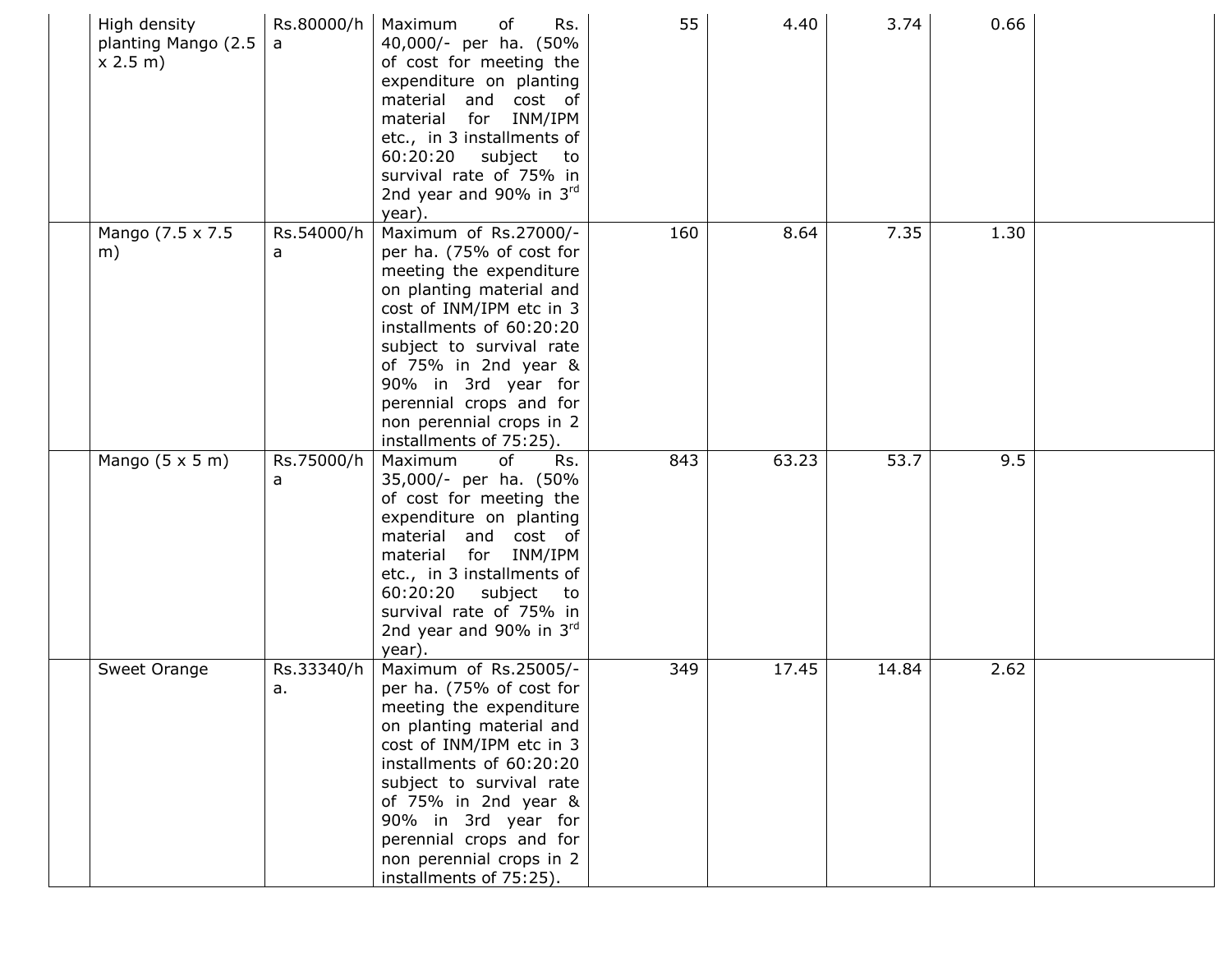| Sweet Orange | Rs.33340/h<br>a. | Maximum of Rs.25005/-<br>per ha. (75% of cost for<br>meeting the expenditure<br>on planting material and<br>cost of INM/IPM etc in 3<br>installments of 60:20:20<br>subject to survival rate<br>of 75% in 2nd year &<br>90% in 3rd year for<br>perennial crops and for<br>non perennial crops in 2<br>installments of 75:25).       | 245.85 | 12.29 | 10.45 | 1.84 |  |
|--------------|------------------|-------------------------------------------------------------------------------------------------------------------------------------------------------------------------------------------------------------------------------------------------------------------------------------------------------------------------------------|--------|-------|-------|------|--|
| Sapota       | Rs.25340/h<br>а. | Maximum of Rs.19005/-<br>per ha. (75% of cost for<br>meeting the expenditure<br>on planting material and<br>cost of INM/IPM etc in 3<br>installments of 60:20:20<br>subject to survival rate<br>of 75% in 2nd year &<br>90% in 3rd year for<br>perennial crops and for<br>non perennial crops in 2<br>installments of 75:25).       |        | 0.00  | 0.00  | 0.00 |  |
| Guava        | Rs.21950/h<br>а. | Maximum of Rs.16460/-<br>per ha. (75% of cost for<br>meeting the expenditure<br>on planting material and<br>cost of INM/IPM etc in 3<br>installments of 60:20:20<br>subject to survival rate<br>of $75\%$ in 2nd year $\&$<br>90% in 3rd year for<br>perennial crops and for<br>non perennial crops in 2<br>installments of 75:25). | 87     | 2.85  | 2.42  | 0.43 |  |
| Acid Lime    | Rs.33330/h<br>a. | Maximum of Rs.24998/-<br>per ha. (75% of cost for<br>meeting the expenditure<br>on planting material and<br>cost of INM/IPM etc in 3<br>installments of 60:20:20<br>subject to survival rate<br>of 75% in 2nd year &<br>90% in 3rd year for<br>perennial crops and for<br>non perennial crops in 2<br>installments of 75:25).       | 333.55 | 16.68 | 14.17 | 2.50 |  |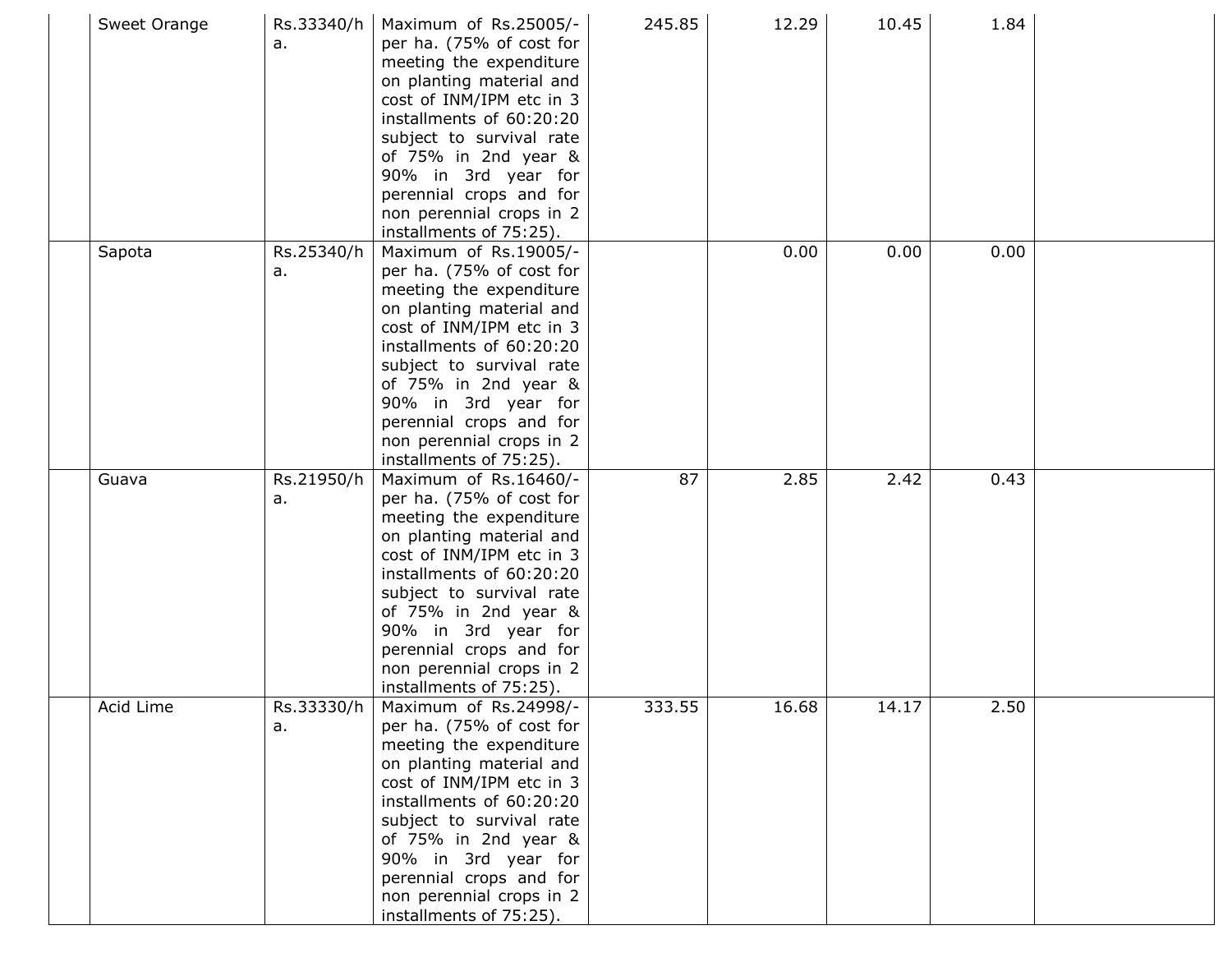| Acid Lime                   | Rs.33330/h<br>a.           | Maximum of Rs.24998/-<br>per ha. (75% of cost for<br>meeting the expenditure<br>on planting material and<br>cost of INM/IPM etc in 3<br>installments of 60:20:20<br>subject to survival rate<br>of 75% in 2nd year &<br>90% in 3rd year for<br>perennial crops and for<br>non perennial crops in 2<br>installments of 75:25).                                          | 21.26  | 1.06   | 0.90   | 0.16  |  |
|-----------------------------|----------------------------|------------------------------------------------------------------------------------------------------------------------------------------------------------------------------------------------------------------------------------------------------------------------------------------------------------------------------------------------------------------------|--------|--------|--------|-------|--|
| Grape                       | Rs.1,00,00<br>0/ha         | of<br>Rs.<br>Maximum<br>50,000/- per ha. (50%<br>of cost for meeting the<br>expenditure on planting<br>material and cost of<br>material for INM/IPM, in<br>3<br>installments<br>of<br>60:20:20<br>subject<br>to<br>survival rate of 75% in<br>2nd year and 90% in 3rd<br>year for perennial crops<br>and for non perennial<br>crops in 2 installments of<br>$75:25$ ). |        | 0.00   | 0.00   | 0.00  |  |
| Pomegranate                 | Rs.56,250/<br>ha           | of<br>Rs.<br>Maximum<br>28,125/- per ha. (50%<br>of cost for meeting the<br>expenditure on planting<br>material and cost of<br>for INM/IPM<br>material<br>etc., in 3 installments of<br>60:20:20<br>subject<br>to<br>survival rate of 75% in<br>2nd year and 90% in 3rd<br>year).                                                                                      | 189    | 10.61  | 9.02   | 1.59  |  |
| Sub-total                   |                            |                                                                                                                                                                                                                                                                                                                                                                        | 2283   | 137.22 | 116.64 | 20.58 |  |
|                             | Maintenance (III Year)     |                                                                                                                                                                                                                                                                                                                                                                        |        |        |        |       |  |
|                             | <b>Fruits - Perennials</b> |                                                                                                                                                                                                                                                                                                                                                                        |        |        |        |       |  |
| Mango Ultra High<br>Density |                            | Rs.6550/ha                                                                                                                                                                                                                                                                                                                                                             | 76.50  | 6.12   | 5.20   | 0.92  |  |
| Mango Low Density           |                            | Rs.5400/ha                                                                                                                                                                                                                                                                                                                                                             | 3443.2 | 137.73 | 117.07 | 20.66 |  |
|                             |                            |                                                                                                                                                                                                                                                                                                                                                                        |        |        |        |       |  |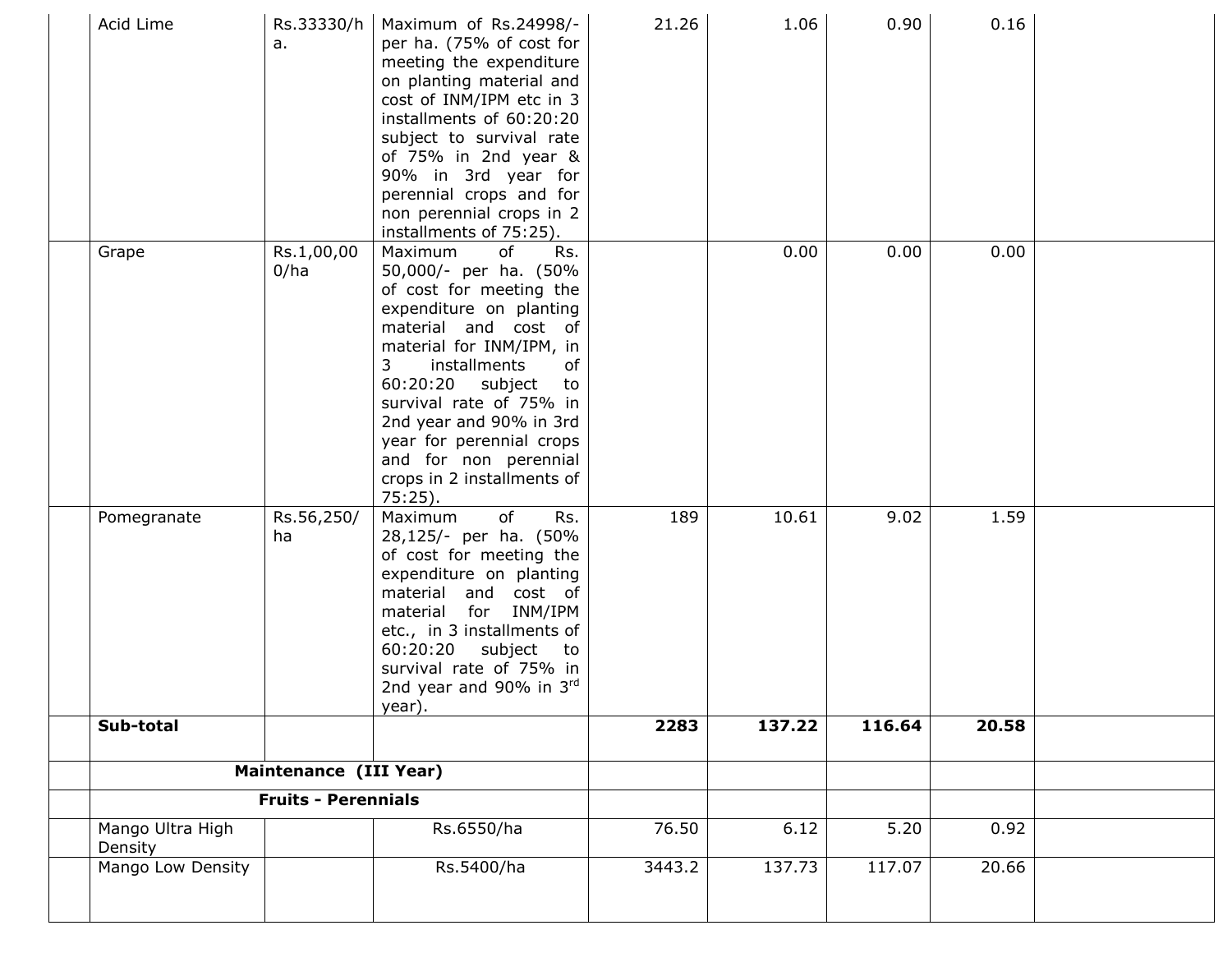| Sweet Orange |                    | Rs.6450/ha                                                                                                                                                                                                                                                                                                                                                             | 996.9  | 49.845 | 42.37 | 7.48 |  |
|--------------|--------------------|------------------------------------------------------------------------------------------------------------------------------------------------------------------------------------------------------------------------------------------------------------------------------------------------------------------------------------------------------------------------|--------|--------|-------|------|--|
| Sapota       |                    | Rs.3670/ha                                                                                                                                                                                                                                                                                                                                                             | 198.8  | 7.55   | 6.42  | 1.13 |  |
| Guava        |                    | Rs.5700/ha                                                                                                                                                                                                                                                                                                                                                             | 581.33 | 19.18  | 16.31 | 2.88 |  |
| Grape        | Rs.63,000/<br>ha   | Maximum of Rs. 31500/-<br>per ha. (50% of cost for<br>meeting the expenditure<br>on planting material and<br>cost of material<br>for<br>INM/IPM,<br>in<br>3<br>installments of 60:20:20<br>subject to survival rate<br>of 75% in 2nd year and<br>90% in 3rd year for<br>perennial crops and for<br>non perennial crops in 2<br>installments of 75:25).                 | 37     | 2.31   | 1.96  | 0.35 |  |
| Grape        | Rs.1,00,00<br>0/ha | Maximum<br>of<br>Rs.<br>50,000/- per ha. (50%<br>of cost for meeting the<br>expenditure on planting<br>material and cost of<br>material for INM/IPM, in<br>of<br>installments<br>3<br>60:20:20<br>subject<br>to<br>survival rate of 75% in<br>2nd year and 90% in 3rd<br>year for perennial crops<br>and for non perennial<br>crops in 2 installments of<br>$75:25$ ). | 3      | 0.34   | 0.29  | 0.05 |  |
| Pomegranate  | Rs.56,250/<br>ha   | of<br>Rs.<br>Maximum<br>28,125/- per ha. (50%<br>of cost for meeting the<br>expenditure on planting<br>material and cost of<br>for INM/IPM<br>material<br>etc., in 3 installments of<br>60:20:20 subject to<br>survival rate of 75% in<br>2nd year and 90% in 3rd<br>year).                                                                                            | 127    | 7.13   | 6.06  | 1.07 |  |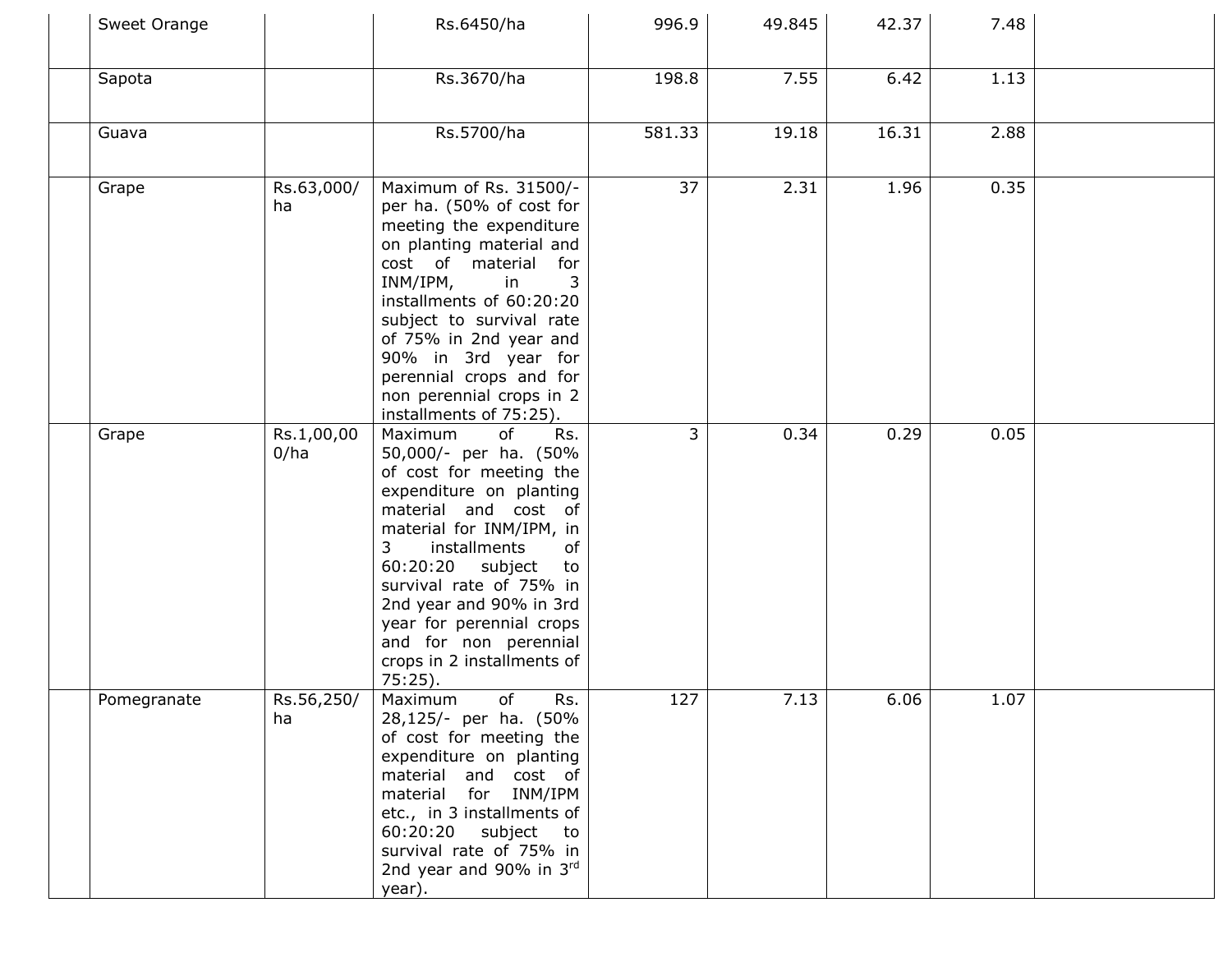| Acid lime |                                     | Rs.5700/ha                                                                                                                                                                                                                                                                                                        | 804.72 | 40.24   | 34.20  | 6.04  |  |
|-----------|-------------------------------------|-------------------------------------------------------------------------------------------------------------------------------------------------------------------------------------------------------------------------------------------------------------------------------------------------------------------|--------|---------|--------|-------|--|
| Sub-total |                                     |                                                                                                                                                                                                                                                                                                                   | 6268   | 270.44  | 229.87 | 40.57 |  |
|           | <b>Fruits - Non Perennials (ha)</b> |                                                                                                                                                                                                                                                                                                                   |        |         |        |       |  |
| Banana    | Rs.83,000/<br>ha                    | Maximum of 41,500/-<br>per ha. (50% of cost for<br>meeting the expenditure<br>on planting material and<br>cost of material<br>for<br>$\overline{2}$<br>INM/IPM<br>in<br>$75:25$ ).<br>installments<br>subject to survival rate<br>of 90% in second year).                                                         | 3000   | 933.75  | 793.7  | 140.1 |  |
| Papaya    | Rs.60,000/<br>ha                    | Maximum of 30,000/-<br>per ha. (50% of cost for<br>meeting the expenditure<br>on planting material and<br>cost of material<br>for<br>INM/IPM<br>2<br>in<br>installments<br>$75:25$ ).<br>subject to survival rate<br>of 90% in second year).                                                                      | 2800   | 630.00  | 535.5  | 94.5  |  |
| Sub-total |                                     |                                                                                                                                                                                                                                                                                                                   | 5800   | 1563.75 | 1329.2 | 234.6 |  |
|           | <b>Plantation crops</b>             |                                                                                                                                                                                                                                                                                                                   |        |         |        |       |  |
| Cocoa     | Rs.<br>26000/ha                     | Maximum of Rs. 13000/-<br>per ha (50% of cost for<br>meeting the expenditure<br>on planting material and<br>cost of material for<br>INM/IPM etc) in 3<br>installments of 60:20:20<br>subject to survival rate<br>of 75% in second year<br>and 90% in third year<br>for a maximum area of 4<br>ha per beneficiary. | 1495   | 116.61  | 99.1   | 17.5  |  |
|           | <b>Maintenance (II Year)</b>        |                                                                                                                                                                                                                                                                                                                   |        |         |        |       |  |
| Cocoa     |                                     | Rs.2600 /ha                                                                                                                                                                                                                                                                                                       | 541    | 14.07   | 11.96  | 2.11  |  |
|           | Maintenance (III Year)              |                                                                                                                                                                                                                                                                                                                   |        |         |        |       |  |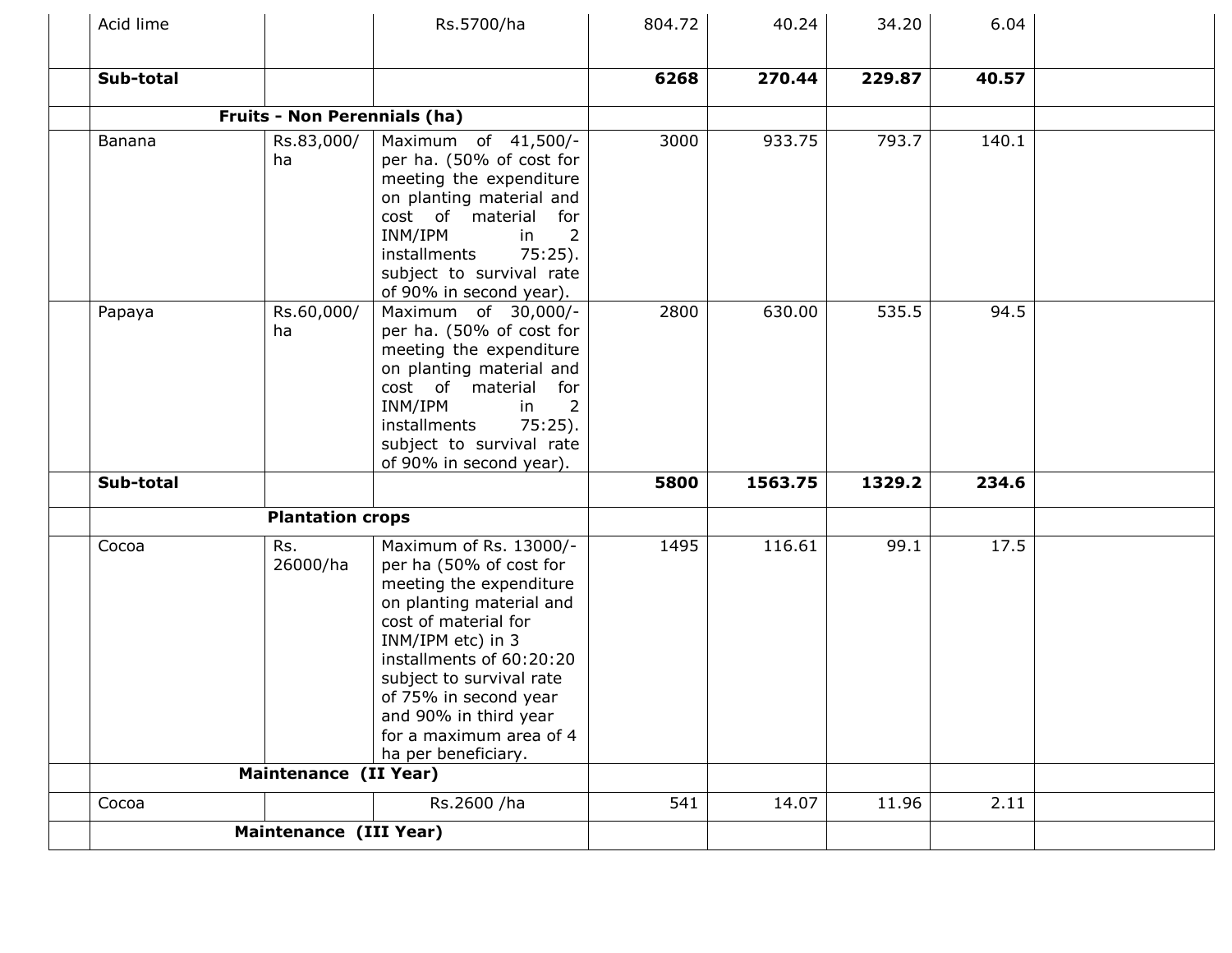|   | Cashew          | Rs.<br>26000/ha              | Maximum of Rs. 13000/-<br>per ha (50% of cost for<br>meeting the expenditure<br>on planting material and<br>cost of material for<br>INM/IPM etc) in 3<br>installments of 60:20:20<br>subject to survival rate<br>of 75% in second year<br>and 90% in third year<br>for a maximum area of 4<br>ha per beneficiary. | 1526 | 39.67   | 33.72  | 5.95  |                                                            |
|---|-----------------|------------------------------|-------------------------------------------------------------------------------------------------------------------------------------------------------------------------------------------------------------------------------------------------------------------------------------------------------------------|------|---------|--------|-------|------------------------------------------------------------|
|   |                 | Maintenance (II Year)        |                                                                                                                                                                                                                                                                                                                   |      |         |        |       |                                                            |
|   | Banana          | Rs.83,000/<br>ha             | Maximum of 41,500/-<br>per ha.(50% of cost for<br>meeting the expenditure<br>on planting material and<br>cost of material<br>for<br>INM/IPM<br>in<br>installments<br>75:25).subject<br>to<br>survival rate of 90% in<br>second year).                                                                             | 2318 | 240.462 | 204.39 | 36.07 |                                                            |
|   | Papaya          |                              |                                                                                                                                                                                                                                                                                                                   | 2269 | 233.91  | 198.82 | 35.09 |                                                            |
|   |                 | <b>DO</b>                    | <b>DO</b>                                                                                                                                                                                                                                                                                                         |      |         |        |       |                                                            |
|   | Sub-total       |                              |                                                                                                                                                                                                                                                                                                                   | 6654 | 528.1   | 448.89 | 79.22 |                                                            |
|   | Spices Turmeric | Rs. 25,000<br>$/$ ha         | of<br>Rs.<br>Maximum<br>12,500/- per ha. (50%<br>of cost for meeting the<br>expenditure on planting<br>and cost of<br>material<br>INM/IPM<br>material<br>for<br>etc).                                                                                                                                             | 300  | 37.50   | 31.9   | 5.6   |                                                            |
|   | Sub-total       |                              |                                                                                                                                                                                                                                                                                                                   | 300  | 37.5    | 31.9   | 5.6   |                                                            |
| 3 |                 |                              | Rejuvenation/replacement of senile plantation                                                                                                                                                                                                                                                                     |      |         |        |       |                                                            |
|   |                 | including Canopy management. |                                                                                                                                                                                                                                                                                                                   |      |         |        |       |                                                            |
|   | Mango           | Rs.30,000/<br>ha             | 50% of the total cost<br>subject to a maximum of<br>Rs. 13,732/ha to a<br>limited of 2 ha per<br>beneficiary. Actual cost<br>to be claimed based on<br>the nature and<br>requirement of the crop                                                                                                                  | 4000 | 600.00  | 510.00 | 90.00 | To be implemented<br>guidelines<br>per<br>as<br>circulated |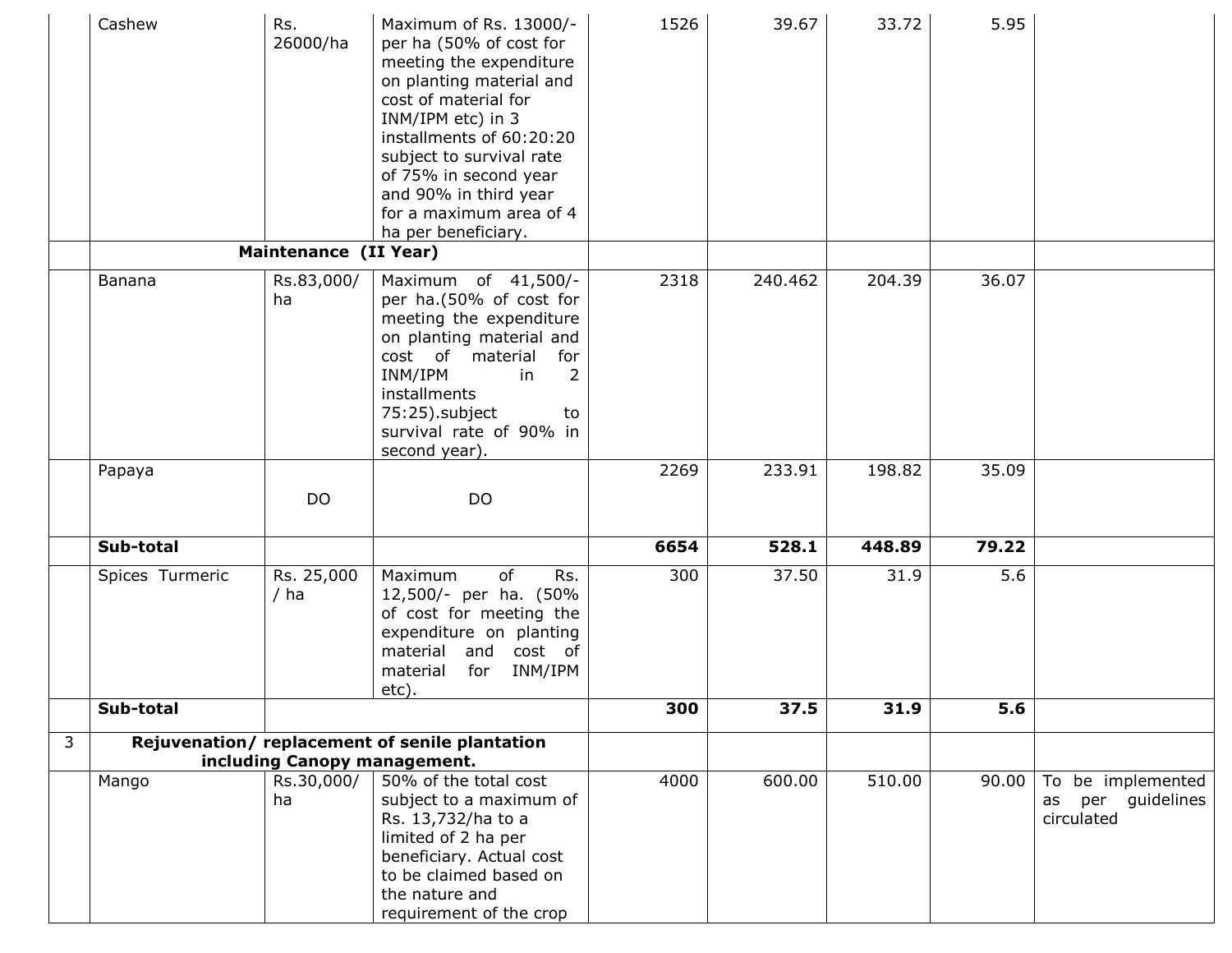|                |                                   |                                    | to be rejuvenated.                            |         |         |         |        |                    |
|----------------|-----------------------------------|------------------------------------|-----------------------------------------------|---------|---------|---------|--------|--------------------|
|                |                                   |                                    |                                               |         |         |         |        |                    |
|                |                                   |                                    |                                               |         |         |         |        |                    |
|                |                                   |                                    |                                               |         |         |         |        |                    |
|                |                                   |                                    |                                               |         |         |         |        |                    |
|                |                                   |                                    |                                               |         |         |         |        |                    |
|                | Citrus                            | Rs.30,000/                         | 50% of the total cost                         | 3800    | 570.00  | 484.50  | 85.50  | do                 |
|                |                                   | ha                                 | subject to a maximum of<br>Rs. 13,800/ha to a |         |         |         |        |                    |
|                |                                   |                                    | limited of 2 ha per                           |         |         |         |        |                    |
|                |                                   |                                    | beneficiary. Actual cost                      |         |         |         |        |                    |
|                |                                   |                                    | to be claimed based on                        |         |         |         |        |                    |
|                |                                   |                                    | the nature and                                |         |         |         |        |                    |
|                |                                   |                                    | requirement of the crop<br>to be rejuvenated. |         |         |         |        |                    |
|                | Guava                             | Rs.30,000/                         | do                                            | 150     | 22.50   | 19.13   | 3.38   | do                 |
|                |                                   | ha                                 |                                               |         |         |         |        |                    |
|                | Cashew                            | Rs.20,000/                         | do                                            | 1400    | 140.00  | 119.00  | 21.00  | do                 |
|                |                                   | ha                                 |                                               |         |         |         |        |                    |
|                | Sub-total                         |                                    |                                               | 9350    | 1332.50 | 1132.63 | 199.88 |                    |
|                |                                   | <b>Canopy Management</b>           |                                               |         |         |         |        |                    |
|                | Mango                             |                                    | Rs.6000 /ha                                   | 9083.25 | 545.00  | 463.20  | 81.7   |                    |
|                | Citrus                            |                                    | Rs.6000 /ha                                   | 5183    | 310.98  | 264.3   | 46.6   |                    |
|                | Cashew                            |                                    | Rs.6000 /ha                                   | 80      | 4.80    | 4.1     | 0.7    |                    |
|                | Guava                             | Rs.30,000/                         | do                                            | 267     | 16.02   | 13.62   | 2.40   |                    |
|                | Sub-total                         | ha                                 |                                               | 14613   | 876.80  | 745.28  | 131.52 |                    |
|                |                                   | <b>Top Working</b>                 |                                               |         |         |         |        |                    |
|                | Mango                             |                                    | Rs.7500 /ha                                   | 100     | 7.50    | 6.4     | 1.1    |                    |
|                | Sub-total                         |                                    |                                               | 100     | 7.5     | 6.4     | 1.1    |                    |
|                | BBD on                            |                                    |                                               |         |         | 0.0     | 0.0    |                    |
|                | Pomegranate                       |                                    |                                               |         |         |         |        |                    |
| $\overline{4}$ | (Network project                  | <b>Creation of Water resources</b> |                                               |         |         |         |        |                    |
|                |                                   |                                    |                                               |         |         |         |        |                    |
|                |                                   | <b>Community tanks</b>             |                                               |         |         |         |        |                    |
|                | Community                         | Rs. 4.00                           | 100% of cost for 10 ha                        | 13      | 50      | 42.5    | 7.5    | Efforts to be made |
|                | tanks/on farm                     | lakh /unit                         |                                               |         |         |         |        | for<br>convergence |
|                | ponds/on farm<br>water reservoirs | in plain                           |                                               |         |         |         |        | with MNREGS        |
|                | with use of plastic /             | areas,                             |                                               |         |         |         |        |                    |
|                | <b>RCC lining</b>                 |                                    |                                               |         |         |         |        |                    |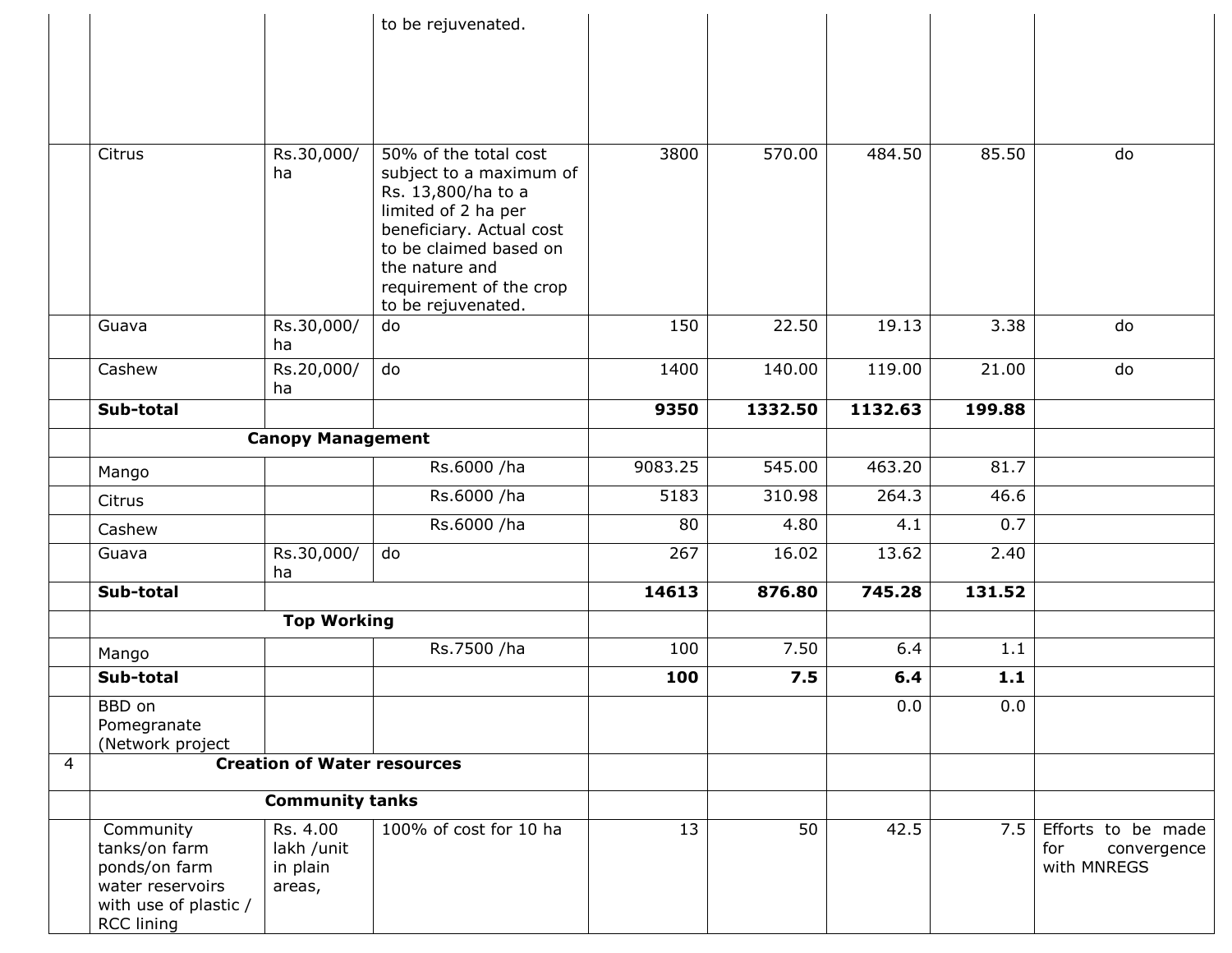|   | Sub-total                                                                          |                                    |                                                                                              |                | 50      | 42.50   | 7.50   |                                                                                                                   |
|---|------------------------------------------------------------------------------------|------------------------------------|----------------------------------------------------------------------------------------------|----------------|---------|---------|--------|-------------------------------------------------------------------------------------------------------------------|
| 5 |                                                                                    |                                    | Protected cultivation (area in hectares)                                                     |                |         |         |        |                                                                                                                   |
|   |                                                                                    | <b>Green House structure</b>       |                                                                                              |                |         |         |        |                                                                                                                   |
|   |                                                                                    | <b>Naturally ventilated system</b> |                                                                                              |                |         |         |        |                                                                                                                   |
|   | Tubular structure                                                                  | Rs. 935/<br>Sq.m                   | 50% of the cost limited<br>to 4000 Sq.m per<br>beneficiary.                                  | 68.5           | 3202.38 | 2722.00 | 480.4  |                                                                                                                   |
|   | Shade Net House<br>(Iron)                                                          | Rs. 600/<br>Sq.m                   | 50% of cost limited to<br>4000 Sq.m per<br>beneficiary.                                      | $\overline{2}$ | 60.00   | 51.00   | 9.00   |                                                                                                                   |
|   | <b>Plastic Mulching</b>                                                            | Rs. 20,000/<br>ha                  | 50% of the total cost limited<br>to 2 ha per beneficiary.                                    | 1600           | 160.00  | 136.00  | 24.00  |                                                                                                                   |
|   | Cost of planting<br>material of high<br>value vegetables<br>grown in poly<br>house | Rs.105/<br>Sq.m                    | 50% of the cost limited<br>to 4000 Sq.m per<br>beneficiary.                                  | 18.60          | 97.65   | 83.00   | 14.65  |                                                                                                                   |
|   | Cost of planting<br>material and input<br>of flowers for poly<br>house             | Rs.500/<br>Sq.m                    | 50% of cost.                                                                                 | 37.34          | 933.50  | 793.5.  | 140.00 |                                                                                                                   |
|   | Sub-total                                                                          |                                    |                                                                                              | 1726           | 4453.53 | 3785.50 | 668.03 |                                                                                                                   |
| 6 |                                                                                    |                                    | Promotion of Integrated Nutrient Management(INM)/<br><b>Integrated Pest Management (IPM)</b> |                |         |         |        |                                                                                                                   |
|   | <b>Fruit</b>                                                                       | Rs.<br>2000/ha                     | 50% of cost subject to a<br>maximum of Rs 1000/ha<br>limited to 4.00 ha/<br>beneficiary.     | 8888           | 88.88   | 75.5    | 13.3   | To be need based<br>and taken up after<br>identifying problem<br>of pest / disease<br>and nutrient<br>deficiency. |
|   | <b>Disease Forecasting</b><br>Unit                                                 |                                    | 100 % of cost subject to a<br>maximum of Rs 4.00 lakh of<br>unit                             | 1.00           | 4.00    | 3.4     | 0.2    | Approved on<br>23/1/14                                                                                            |
|   | <b>Light Traps</b>                                                                 |                                    |                                                                                              | 7409           | 100.02  | 85.0    | 15.0   |                                                                                                                   |
|   | Sub-total                                                                          |                                    |                                                                                              | 16298          | 192.90  | 163.97  | 28.49  |                                                                                                                   |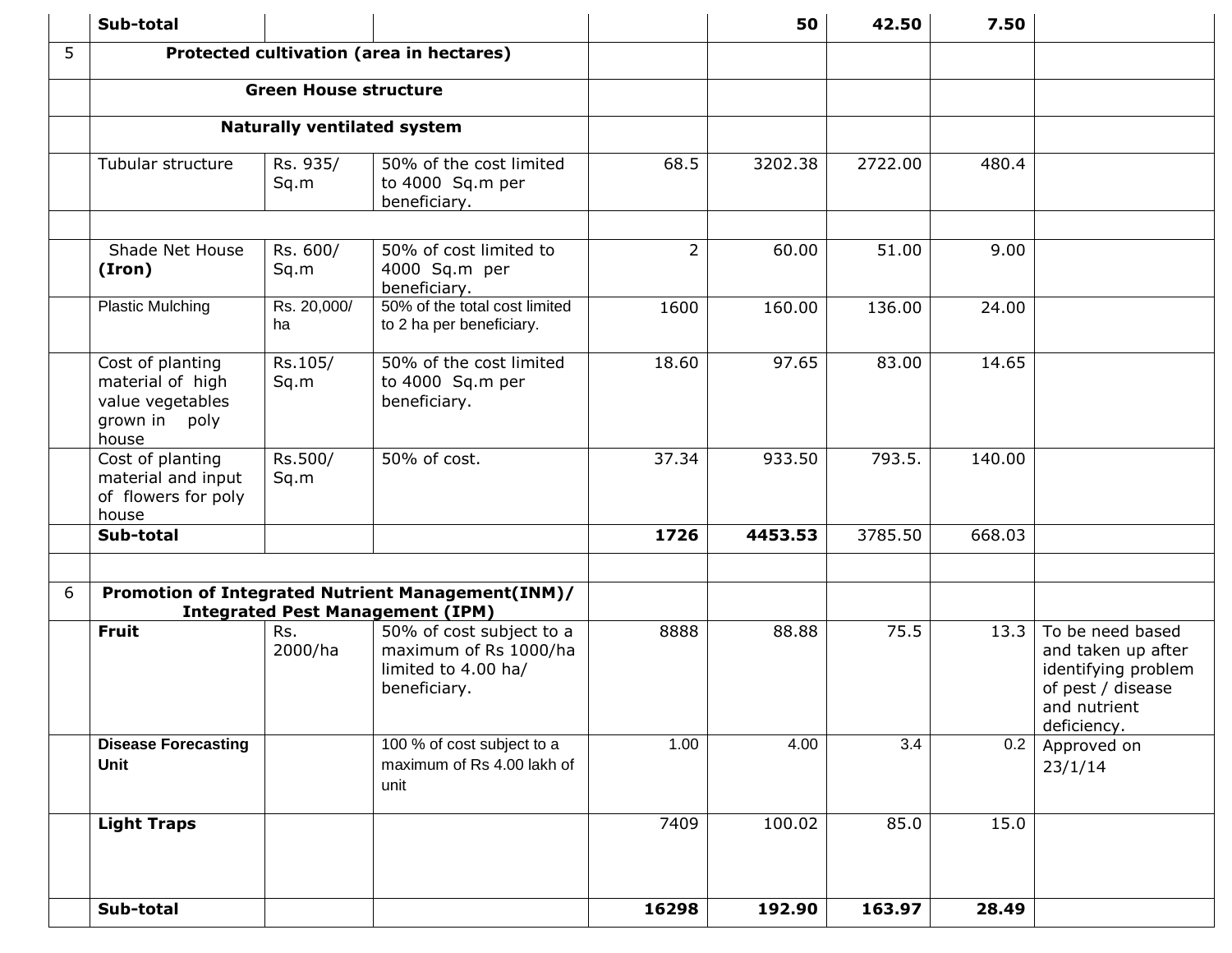|   |                                                                                                              |                                                           | Vermi compost Units / organic input production unit                                                                                                  |       |        |        |        |                                                                                             |
|---|--------------------------------------------------------------------------------------------------------------|-----------------------------------------------------------|------------------------------------------------------------------------------------------------------------------------------------------------------|-------|--------|--------|--------|---------------------------------------------------------------------------------------------|
|   | Permanent<br>structure                                                                                       | Rs.<br>60,000/<br>unit for<br>permanent<br>structure      | 50% of cost conforming<br>to the size of the unit of<br>30'x8'x2.5' dimension of<br>permanent structure to<br>be administered on pro-<br>rata basis. | 100   | 30.00  | 25.50  | 4.50   | Designs para meter of<br>HDPE beds will<br>conformer to BIS<br>standards (IS<br>15907:2010) |
|   | <b>HDPE Vermibed</b>                                                                                         | Rs. 10,000<br>/unit for<br><b>HDPE</b><br>Vermibed        | HDPE Vermibed, 50% of<br>cost conforming to the size<br>of 96 cft (12'x4'x2') to be<br>administered on pro-rata<br>basis.                            | 1898  | 94.90  | 80.67  | 14.24  |                                                                                             |
|   | Sub-total                                                                                                    |                                                           |                                                                                                                                                      | 1998  | 124.90 | 106.17 | 18.74  |                                                                                             |
| 8 |                                                                                                              | <b>Horticulture Mechanization</b>                         |                                                                                                                                                      |       |        |        |        |                                                                                             |
|   | Power operated<br>machines/tools<br>including Power<br>Saw and Plant<br><b>Protection</b><br>equipments etc. | Rs.35,000/<br>- per set                                   | 50% of cost limited to<br>one set per beneficiary.                                                                                                   | 3800  | 665.00 | 565.3  | 99.8   | List of Beneficiaries<br>to be furnished.                                                   |
|   | <b>Power Machines</b><br>(upto 20 BHP) with<br>rotavator /<br>equipment                                      | Rs.1,20,00<br>$0/-$ per set                               | 50% of cost limited to<br>one set per beneficiary.                                                                                                   | 162   | 97.15  | 82.6   | 14.6   | List of Beneficiaries<br>to be furnished.                                                   |
|   | Power machines<br>(20 HP & above<br>including<br>accessories<br>/equipments                                  | Rs.<br>$3,00,000/-$<br>per set                            | 50% of cost limited to<br>one set per beneficiary.                                                                                                   | 50    | 75.00  | 63.8   | 11.3   | List of Beneficiaries<br>to be furnished.                                                   |
|   | Sub-total                                                                                                    |                                                           |                                                                                                                                                      | 4012  | 837.15 | 711.57 | 125.57 |                                                                                             |
| 9 |                                                                                                              |                                                           | Human Resource Development (HRD)                                                                                                                     |       |        |        |        |                                                                                             |
|   | <b>Training of</b><br><u>rarmers</u>                                                                         |                                                           |                                                                                                                                                      |       |        |        |        |                                                                                             |
|   | Within the District<br>(one days)                                                                            | Rs.200/day<br>per farmer<br>excluding<br>transport        | 100% of the cost.                                                                                                                                    | 27765 | 55.53  | 47.2   | 8.3    |                                                                                             |
|   | Within the State (2<br>days)                                                                                 | Rs.<br>$600$ /day<br>per farmer<br>excluding<br>transport | 100% of the cost.                                                                                                                                    | 8001  | 96.01  | 81.6   | 14.4   |                                                                                             |
|   | <b>Exposure visit of farmers</b>                                                                             |                                                           |                                                                                                                                                      |       |        |        |        |                                                                                             |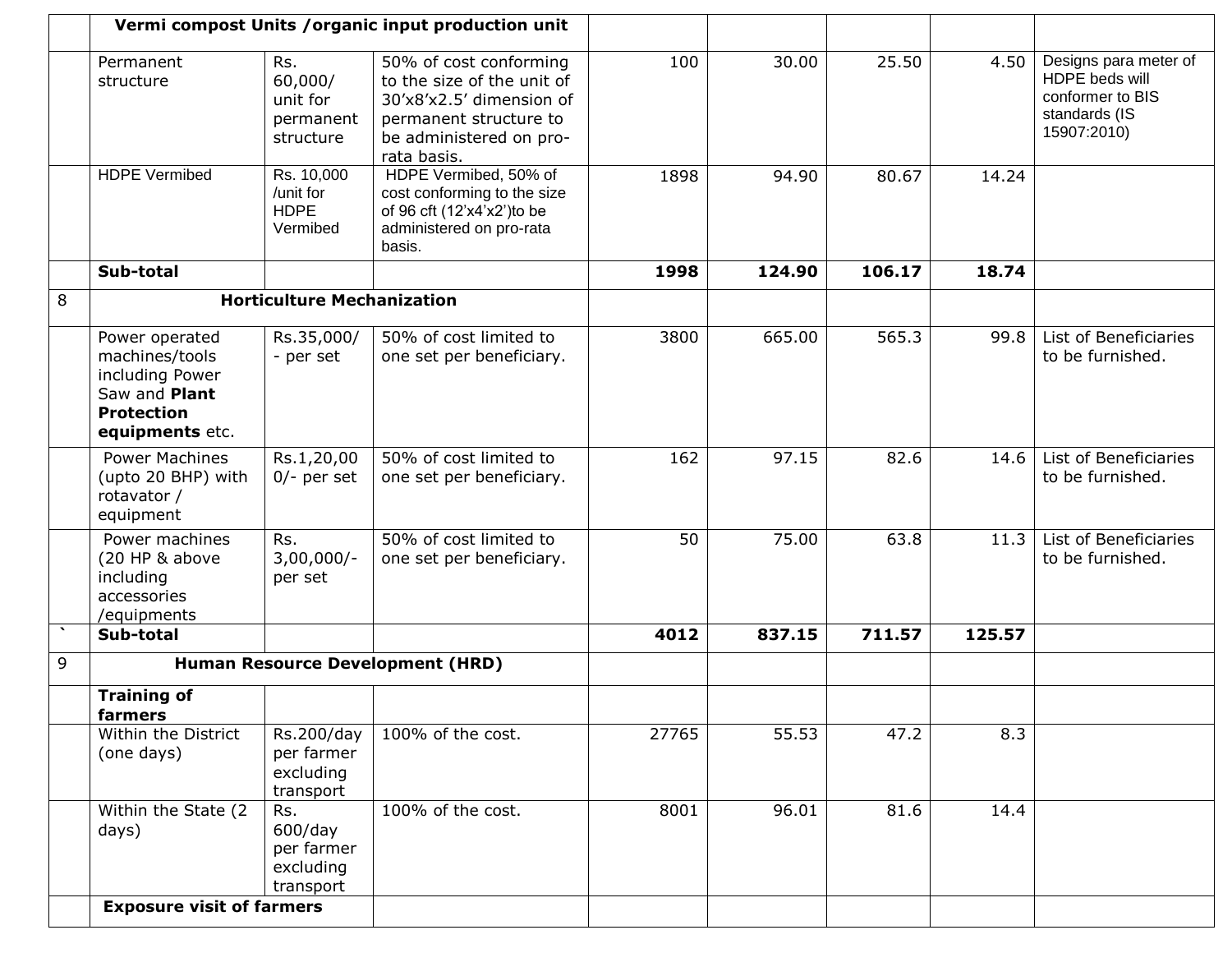|    | (ii) With in the<br><b>State</b>                                                             | Rs.<br>$300$ /day<br>per farmer<br>excluding<br>transport               | 100% of the cost.                                                                                                                                                                                     | 2644           | 15.86   | 13.5   | 2.4   |                                                                                                                                                                                             |
|----|----------------------------------------------------------------------------------------------|-------------------------------------------------------------------------|-------------------------------------------------------------------------------------------------------------------------------------------------------------------------------------------------------|----------------|---------|--------|-------|---------------------------------------------------------------------------------------------------------------------------------------------------------------------------------------------|
|    | Transportation                                                                               |                                                                         |                                                                                                                                                                                                       |                |         |        |       |                                                                                                                                                                                             |
|    | Outside the State<br>$(5 \text{ days})$                                                      | Rs.<br>$600$ /day<br>per farmer<br>excluding<br>transport               | 100% of the cost.                                                                                                                                                                                     | 2315           | 69.45   | 59.00  | 10.4  |                                                                                                                                                                                             |
|    | Training / study tour of technical staff/ field<br>functionaries                             |                                                                         |                                                                                                                                                                                                       |                |         |        |       |                                                                                                                                                                                             |
|    | Within the State (5<br>days)                                                                 | Rs.200/day<br>per<br>participant<br>plus<br>TA/DA, as<br>admissible     | 100% of the cost.                                                                                                                                                                                     | 50             | 5.00    | 4.3    | 0.8   |                                                                                                                                                                                             |
|    | Study tour to<br>progressive States<br>(group of<br>minimum 5<br>participants) for 7<br>days | Rs.650.00/<br>day per<br>participant<br>plus<br>TA/DA, as<br>admissible | 100% of the cost.                                                                                                                                                                                     | 100            | 10.00   | 8.5    | 1.5   |                                                                                                                                                                                             |
|    | Outside India                                                                                |                                                                         |                                                                                                                                                                                                       | $\overline{2}$ | 8.10    | 6.9    | 1.2   | Project<br>to<br>be<br>submitted                                                                                                                                                            |
|    | Sub-total                                                                                    |                                                                         |                                                                                                                                                                                                       | 20877          | 219.96  | 186.96 | 32.99 |                                                                                                                                                                                             |
| 10 |                                                                                              |                                                                         | <b>INTEGRATED POST HARVEST MANAGEMENT</b>                                                                                                                                                             |                |         |        |       |                                                                                                                                                                                             |
|    | Pack house / On<br>farm collection &<br>storage unit                                         | Rs. 3.00<br>Lakh/ per<br>unit with<br>size of<br>9Mx6M                  | 50% of the capital cost.                                                                                                                                                                              |                |         |        |       | of<br><b>SLEC</b><br>Minutes<br>to<br>be<br>meeting<br>submitted<br>along<br>details<br>of<br>with<br>beneficiaries,<br>location, bank loan<br>to<br>facilitate<br>etc<br>release of funds. |
|    | Cold storage units                                                                           | Rs.<br>6000/MT<br>for 5000<br>MT<br>capacity                            | Credit linked back-ended<br>subsidy @ 40% of the<br>capital cost of project in<br>general areas and 55%<br>in case of Hilly &<br>Scheduled areas in<br>respect of only those<br>units which adopt new | 13             | 1560.00 | 1326.0 | 234.0 | Project<br>be<br>to<br>submitted                                                                                                                                                            |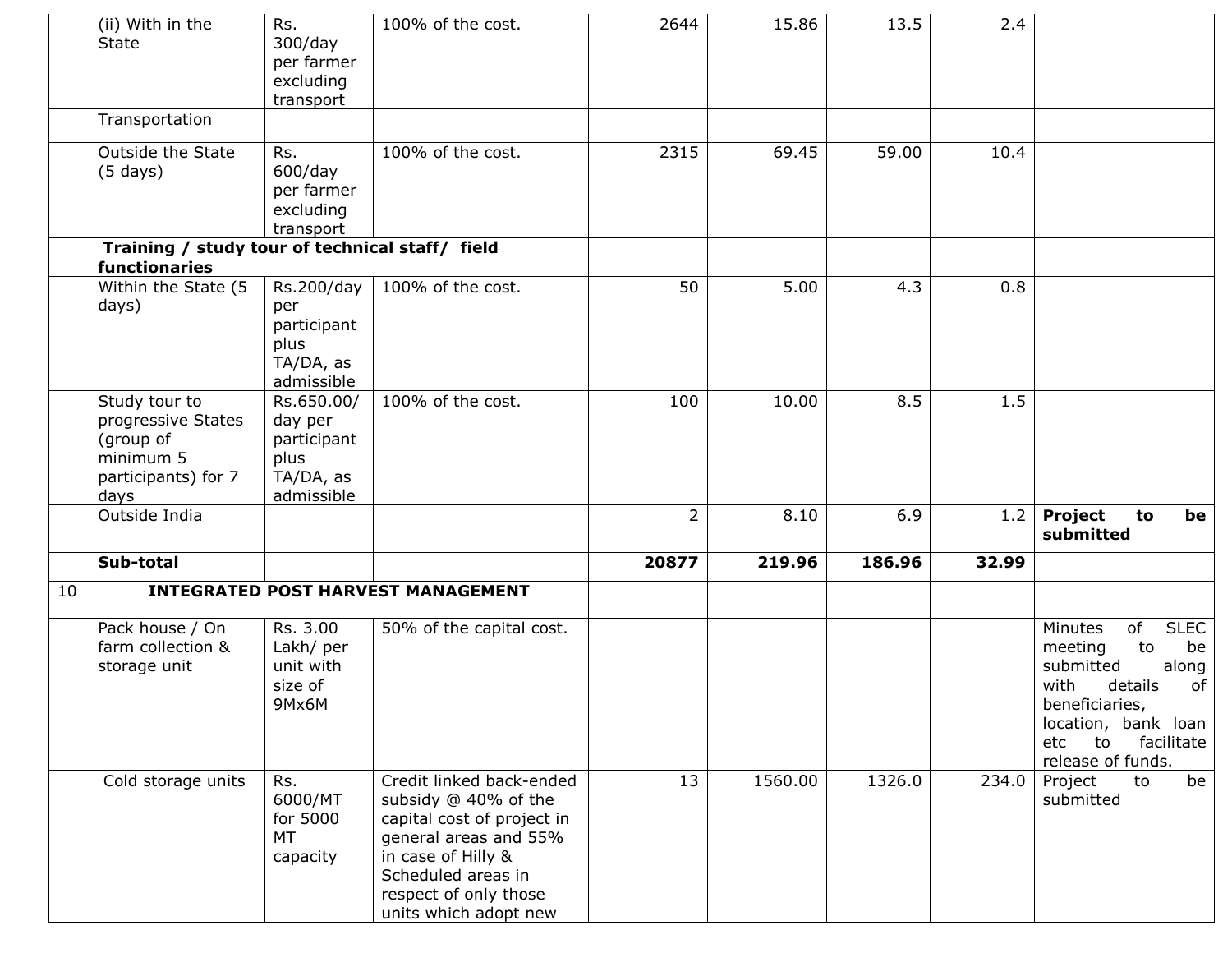|    | I. State Level                          |                                                     |                                                                                                                                                                                                                                                                                                                 |                |         |         |        |                                          |           |
|----|-----------------------------------------|-----------------------------------------------------|-----------------------------------------------------------------------------------------------------------------------------------------------------------------------------------------------------------------------------------------------------------------------------------------------------------------|----------------|---------|---------|--------|------------------------------------------|-----------|
| 11 | <b>Mission Management</b>               |                                                     |                                                                                                                                                                                                                                                                                                                 |                |         |         |        |                                          |           |
|    | Sub-total                               |                                                     |                                                                                                                                                                                                                                                                                                                 | 335            | 2605.90 | 2215.02 | 390.89 |                                          |           |
|    | <b>Turmeric Processing</b><br>Unit      | Rs. 50000                                           |                                                                                                                                                                                                                                                                                                                 | 47             | 71.20   | 60.5    | 10.68  | Project<br>to<br>submitted               | be        |
|    | Ref. Van                                |                                                     |                                                                                                                                                                                                                                                                                                                 | 3.00           | 24.80   | 21.08   | 3.72   | Approved on<br>$26/10/12$ and<br>18/7/13 |           |
|    | Ripening chamber                        | Rs.<br>6000/MT<br>for 5000<br><b>MT</b><br>capacity | $-do-$                                                                                                                                                                                                                                                                                                          | 7              | 872     | 741.4   | 130.8  | Approved<br>26/10/12<br>18/7/13          | on<br>and |
|    | preparation of ice<br>cream             | lakh/unit.                                          | subsidy @ 40% of the<br>capital cost of project in<br>general areas and 55%<br>in case of Hilly &<br>Scheduled areas in<br>respect of only those<br>units which adopt new<br>technologies and include<br>insulation, humidity<br>control and fin coil<br>cooling system with<br>provision of multi<br>chambers. |                |         |         |        | submitted                                |           |
|    | Fruit Blending in                       | Rs. 1,8                                             | Credit linked back-ended                                                                                                                                                                                                                                                                                        | 8              | 5.76    | 4.9     | 0.9    | submitted<br>Project<br>to               | be        |
|    | Drying Platform                         | lakh/unit.                                          |                                                                                                                                                                                                                                                                                                                 | 251            | 50.20   | 42.7    | 7.5    | submitted<br>Project<br>to               | be        |
|    | unit<br>Poly Dryers                     | Rs. 1,2500                                          | cost of project in General<br>areas.<br>50% of the capital cost.                                                                                                                                                                                                                                                | 4              | 2.50    | 2.1     | 0.4    | Project<br>to                            | be        |
|    | Primary/ Mobile /<br>Minimal processing | Rs. 24.00<br>lakh/unit.                             | provision of multi<br>chambers.<br>Credit linked back-ended<br>subsidy @40% of the                                                                                                                                                                                                                              | $\overline{2}$ | 19.20   | 16.3    | 2.9    | Project<br>to<br>submitted               | be        |
|    |                                         |                                                     | technologies and include<br>insulation, humidity<br>control and fin coil<br>cooling system with                                                                                                                                                                                                                 |                |         |         |        |                                          |           |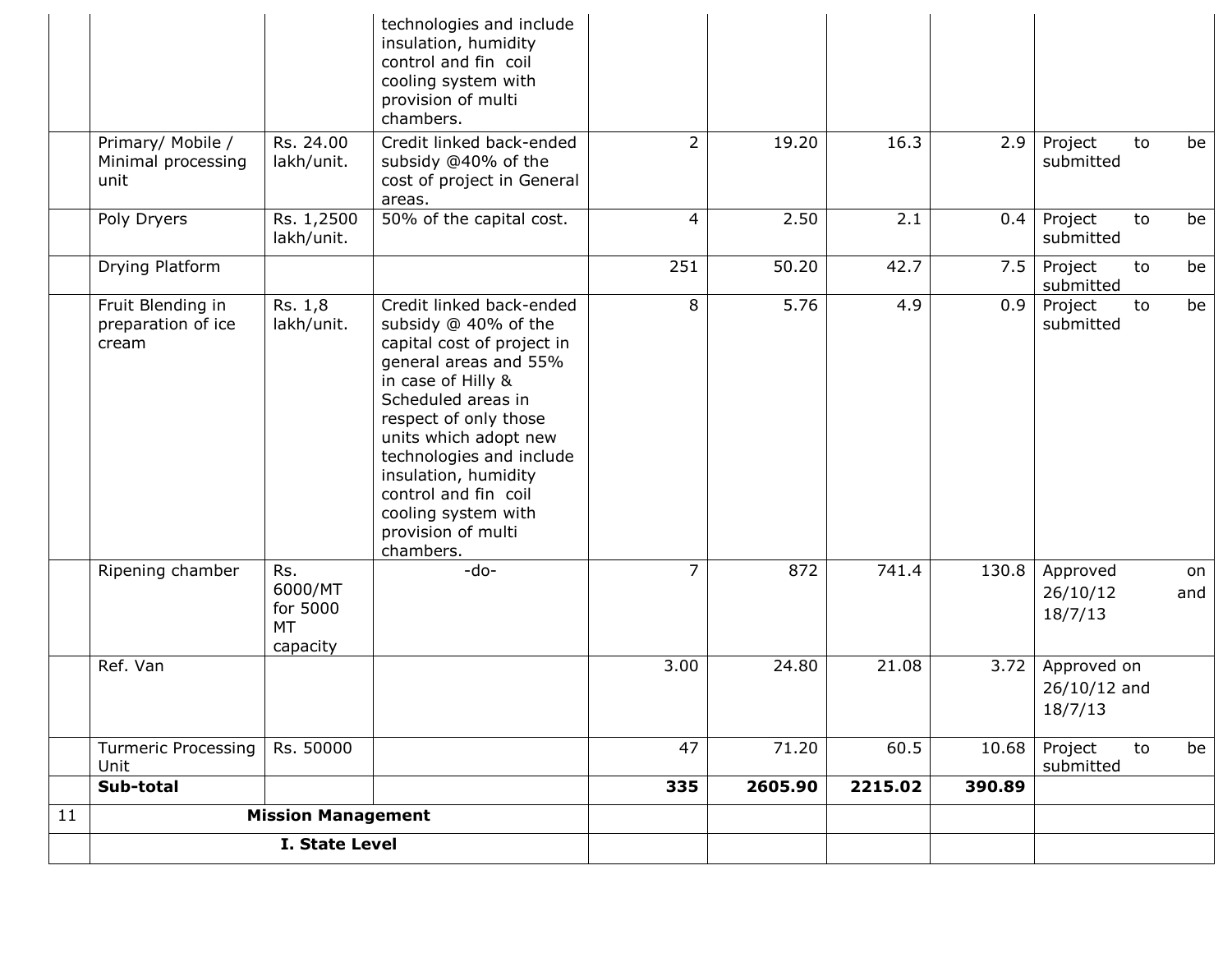| State & Districts<br>Mission Offices and<br>implementing<br>agencies for<br>administrative<br>expenses, project,<br>preparation,<br>computerization,<br>contingency etc.             | 5% of total<br>annual<br>expenditur<br>e on the<br>basis of<br>appraised<br>needs to<br><b>State</b><br>Horticultur<br>e Mission<br>$(SHM)$ /<br>implementi<br>ng<br>Agencies | 100%assistance.                                                                      |  | 652.11                                                                | 554.29 | 97.82  | Fund to be utilized<br>@ 5% of actual<br>Expenditure incurred<br>by the SHM. |  |
|--------------------------------------------------------------------------------------------------------------------------------------------------------------------------------------|-------------------------------------------------------------------------------------------------------------------------------------------------------------------------------|--------------------------------------------------------------------------------------|--|-----------------------------------------------------------------------|--------|--------|------------------------------------------------------------------------------|--|
| Institutional<br>Strengthening, hire<br>of vehicles,<br>hardware/software<br>etc                                                                                                     | Project<br>based                                                                                                                                                              | 100% assistance.                                                                     |  | 35.00                                                                 | 29.75  | 5.25   | Project<br>be<br>to<br>submitted                                             |  |
| <b>Technical Support</b><br>Group (TSG) at<br>State Level for<br>hiring experts/staff,<br>studies, monitoring<br>& evaluation, mass<br>media, publicity,<br>video conference<br>etc. | Project<br>based,<br>subject to<br>a ceiling of<br>Rs. 50. 00<br>lakh per<br>annum/<br><b>State</b>                                                                           | 100% of cost.                                                                        |  | 20.00                                                                 | 17.00  | 3.00   | Project<br>to<br>be<br>submitted                                             |  |
| Sub-total                                                                                                                                                                            |                                                                                                                                                                               |                                                                                      |  | 707.11                                                                | 601.04 | 106.07 |                                                                              |  |
| <b>Software</b><br>maintenance                                                                                                                                                       |                                                                                                                                                                               |                                                                                      |  | 150.00                                                                | 127.50 | 22.50  |                                                                              |  |
| Seminars, conferences, workshops, exhibitions, Kisan                                                                                                                                 |                                                                                                                                                                               |                                                                                      |  |                                                                       |        |        |                                                                              |  |
|                                                                                                                                                                                      |                                                                                                                                                                               | Mela, horticulture shows, honey festivals etc.                                       |  |                                                                       |        |        |                                                                              |  |
| <b>State level</b>                                                                                                                                                                   |                                                                                                                                                                               |                                                                                      |  |                                                                       |        |        | Minutes of SLEC                                                              |  |
| Mango Show                                                                                                                                                                           | Rs. 3.00<br>lakh / event                                                                                                                                                      | 100% assistance subject<br>to a maximum of<br>Rs.3.00 lakh per event<br>of two days. |  | meeting to be<br>submitted along<br>with details of<br>beneficiaries, |        |        |                                                                              |  |
| Nursery Mela                                                                                                                                                                         | Rs. 3.00<br>lakh / event                                                                                                                                                      | 100% assistance subject<br>to a maximum of<br>Rs.3.00 lakh per event<br>of two days. |  |                                                                       |        |        | location, bank loan<br>etc to facilitate<br>release of funds.                |  |